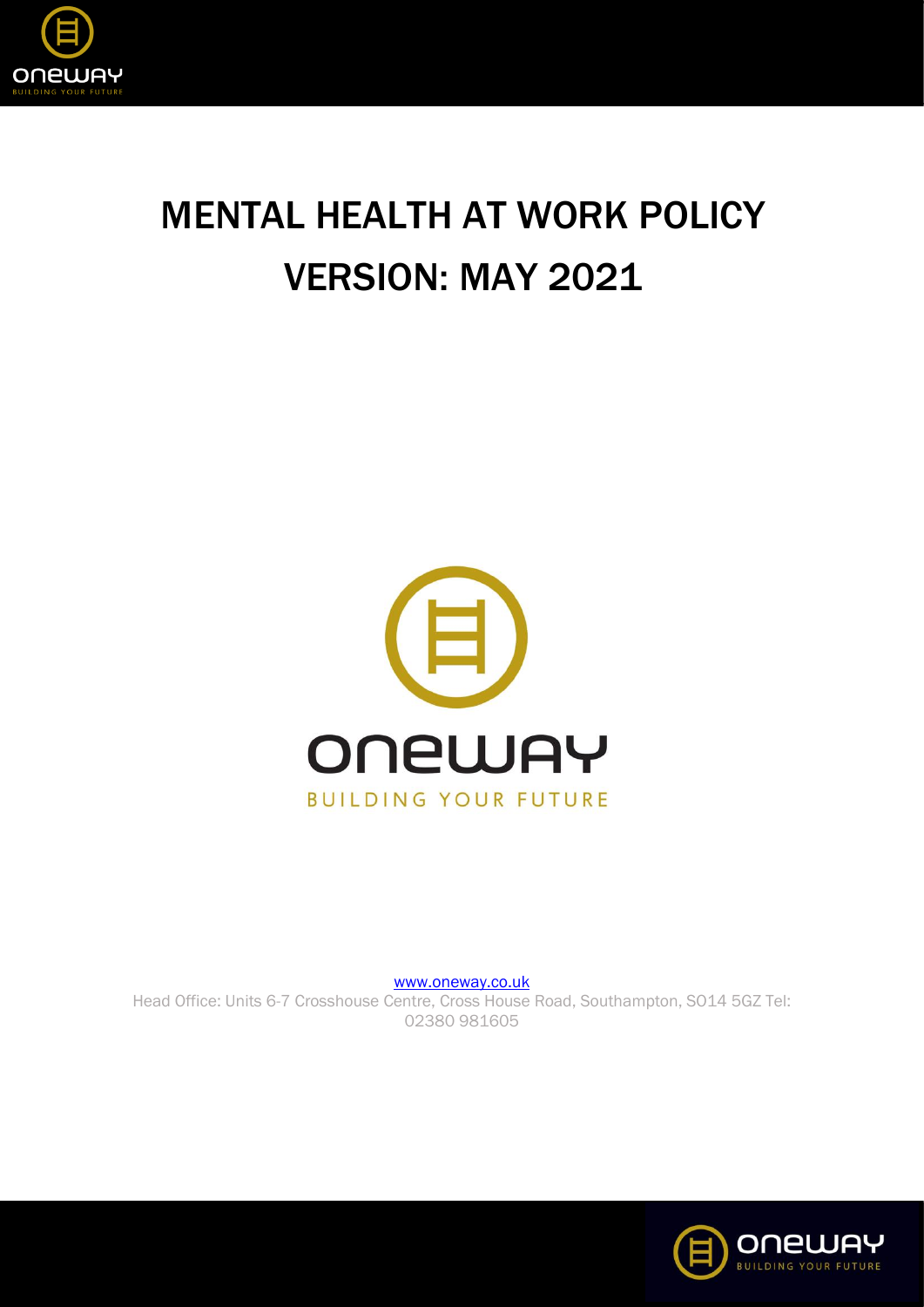

## 1. Purpose and scope

- 1.1. One Way is committed to:
	- protecting the health, safety and welfare of its employees;
	- promoting positive mental health for all its staff; and
	- tackling the causes of stress and work-related mental ill health.
- 1.2. One Way aims to promote a positive working environment where:
	- it works with employees to promote the physical and mental health of all employees;
	- all staff feel able to talk openly about their mental health and not fear discrimination if their condition is a disability, or bullying or harassment;
	- people with mental health issues have the opportunity to participate in the workplace.
- 1.3. One Way recognises that stress in the workplace is a health and safety issue and acknowledges the importance of identifying and reducing the causes of workplace stress.
- 1.4. One Way also recognises that an employee's performance or behaviour can be affected if they are experiencing mental ill health, and that appropriate support and adjustments should be explored before considering any formal measures such as disciplinary action.
- 1.5. This policy applies to all staff, including employees, temporary and agency workers, other contractors, interns, volunteers and apprentices. Managers are responsible for implementation and One Way is responsible for providing the necessary resources.

## 2. Identifying stress

- 2.1. The Health and Safety Executive (HSE) defines stress as 'the adverse reaction people have to excessive pressure or other types of demand placed on them'. This makes an important distinction between pressure, which can be a positive state if managed correctly, and stress, which is likely to be detrimental to physical or mental health if it is prolonged. Stress is not in itself an illness, but it can make you ill.
- 2.2. Causes of stress may include:
	- demands—e.g. where employees are not able to cope with the demands of their jobs;
	- control—e.g. where employees are unable to control the way they do their work;
	- support—e.g. where employees do not receive enough information and support;
	- relationships—e.g. where employees are having trouble with relationships at work, or are being bullied;
	- role—e.g. where employees do not fully understand their role and responsibilities;
	- change—e.g. where employees are not engaged when a business is undergoing change.
- 2.3. Signs of stress in a team may include:
	- arguments;
	- higher staff turnover;
	- increased reports of stress;
	- increased sickness absence;
	- decreased performance; and
	- increased complaints and grievances.
- 2.4. Signs of stress in an individual may include:
	- taking more time off;
	- arriving for work later:

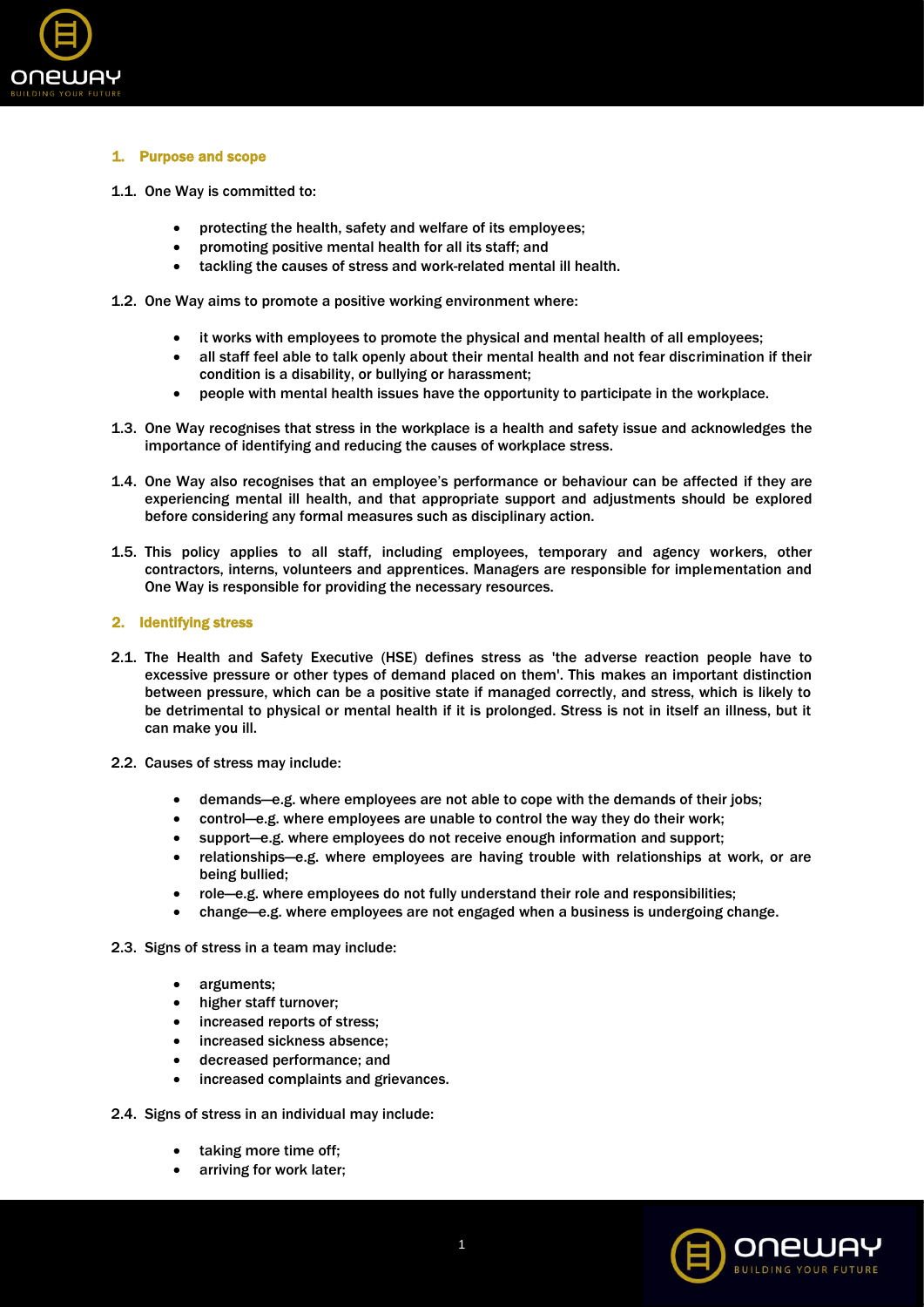

- being more twitchy or nervous;
- mood swings;
- being withdrawn;
- loss of motivation, commitment and confidence.
- 2.5. An individual who is stressed may notice changes in the way they think or feel, or act, eg:
	- feeling negative;
	- being indecisive;
	- feeling isolated;
	- feeling nervous;
	- being unable to concentrate;
	- eating more or less than usual;
	- smoking, drinking or taking drugs to 'cope';
	- having difficulty sleeping.

## 3. Mental health conditions

- 3.1. If, as a manager, you know that an employee has a mental health condition, you should:
	- 3.1.1. if you see that the employee is having difficulties, talk to them at an early stage and ask questions in an open, exploratory and non-judgemental way. If the employee does not want to speak to you, suggest they speak to someone else either One Way's Mental Health First Aider, Occupational Health or their GP;
	- 3.1.2. if the employee has a disability, concentrate on making reasonable adjustments at work, rather than understanding the employee's diagnosis. Seek guidance from the employee's GP or other medical practitioner or a medical practitioner nominated by One Way on what you can do to help them;
	- 3.1.3. if the employee is absent due to sickness, make sure you keep them informed about what is going on at work, including social events, and reassure them early on and throughout their absence;
	- 3.1.4. before the employee returns to work after any sickness absence:
		- 3.1.4.1. discuss with the employee their return to work and reintegration into the workplace, and whether any change should be made to their duties, taking into account the available medical advice (as appropriate) and the needs of the business; and
		- 3.1.4.2. consider the need for a written plan that sets out when the employee will have reached the stage of 'business as usual', when you can use existing management processes to review their performance, needs etc; and
		- 3.1.4.3. if an employee gets upset, talk to them, reassure them, and tell them that you will give them all the help and support available. Explain that things will go at a pace that suits them. If you are in a meeting with them, ask if they would like someone else with them.

# 4. Policy

- 4.1. One Way will:
	- carry out risk assessments to identify risks of stress in the workplace and seek to eliminate or control those risks. Risk assessments will be regularly reviewed;
	- aim to manage and control the risks from work-related stress in accordance with the HSE's Management Standards;
	- provide training for managers in dealing with stress and mental health issues, and good management practices;